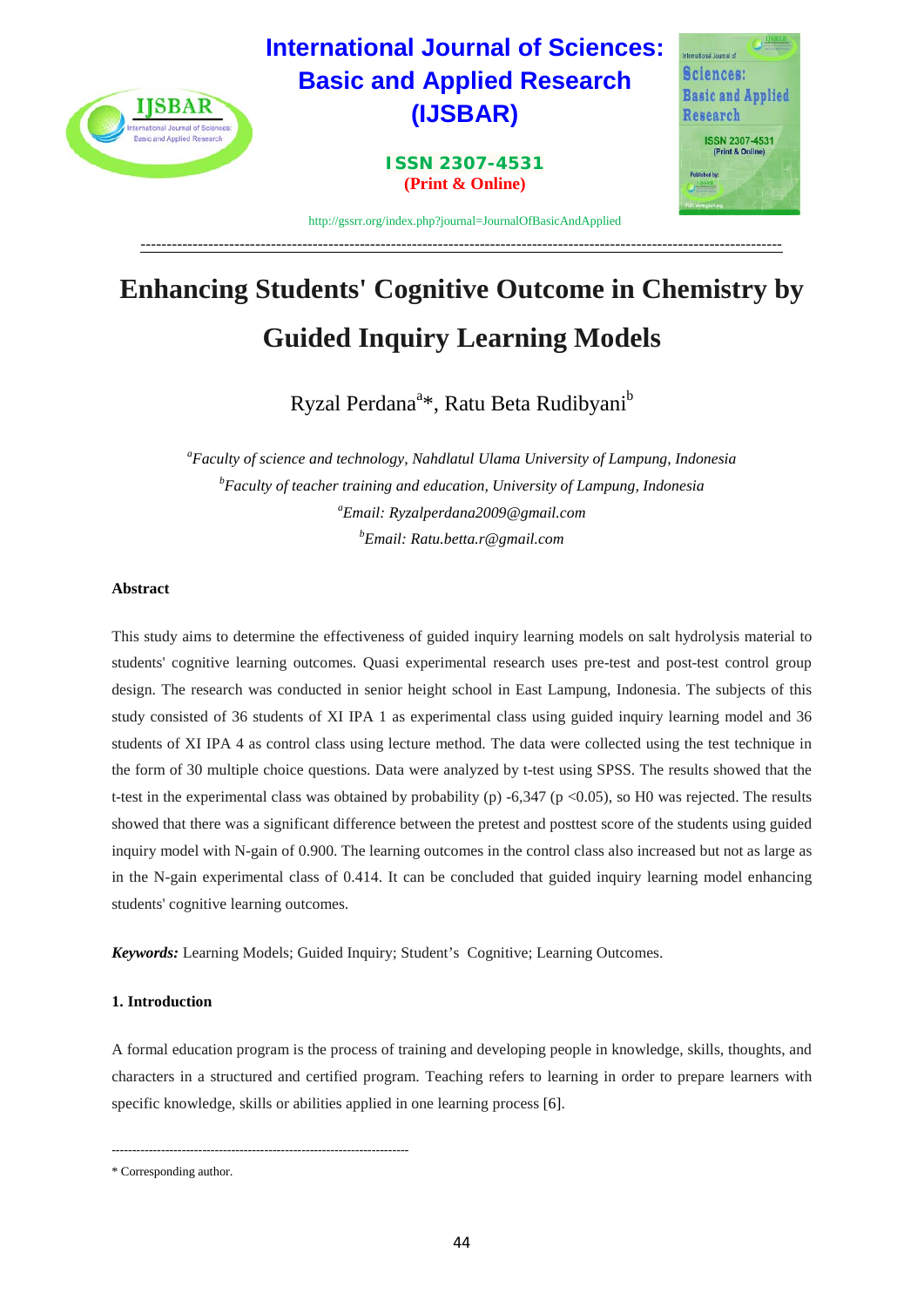Learning is an activity or psychic, which takes place in an active interaction with the environment that produces a number of changes in the knowledge, skills, values, and attitudes that are constant and permanent [13]. Similar opinion also states that learning is a process of business that a person undertakes to obtain a whole new behavior change, as a result of his own experience in interaction with his environment [10]. Learning objectives are a number of learning outcomes that indicate that the student has performed a learning act that indicates that the student has performed a learning act, which generally includes new knowledge, skills and attitudes, which students are expected to achieve. The goal of learning is a description of the behavior that is expected to be achieved by students after the learning process and is an accurate way to determine learning outcomes [9]. Implementation of Curriculum 2013 is done by trained students' skills reflected in the learning activities to improve learning outcomes [5].

Science or Natural Science (IPA) is one of the requirements in the mastery of science and technology. Chemistry as one of the basic science in science has a big share in the progress of science and technology. This is marked by the development of technology in all fields that apply chemical concepts. However, in fact the students' cognitive learning outcomes nationally are still considered low and less than optimal. Pursuant to result of questionnaire of student requirement analysis can be known that salt hydrolysis material is one of material that is difficult to be understood because in this material value of national exam (UN) student year 2013 and 2014 still low.

One way to enhancing student learning outcomes is to use an inquiry learning models. One of the learning oriented skills of developing the process of science is inquiry learning. The inquiry based learning approach (inquiry) is supported on the knowledge of the learning process that has emerged from the research [1].

The guided inquiry method is the inquiry approach by the teacher guiding the students to do the activity by giving the initial question and directing to a discussion. The teacher has an active role in determining the problem and the stages of the solution. With this approach students learn more oriented to the guidance and instruction of the teacher until students can understand the concepts of the lesson. In this approach students will be exposed to relevant tasks to be solved either through group discussions or individually to be able to solve problems and draw conclusions independently.

Based on the questionnaire of the teacher's needs, it is found that teachers rarely use inquiry method in chemistry learning, so the researcher decided to apply guided inquiry method. The results showed that students who were taught using guided inquiry methods had better achievement scores than students who were learning by using conventional learning methods [8]. This is in line with research that mentions cognitive learning outcomes of students increased by using guided inquiry inquiry model[12]. Based on the above explanation then conducted a study with the title "Enhancing student's cognitive outcome in chemistry by guided inquiry learning models"

## **2. Review of Literature**

Learning is a process traversed by students to gain from the purpose of learning itself is a form of competence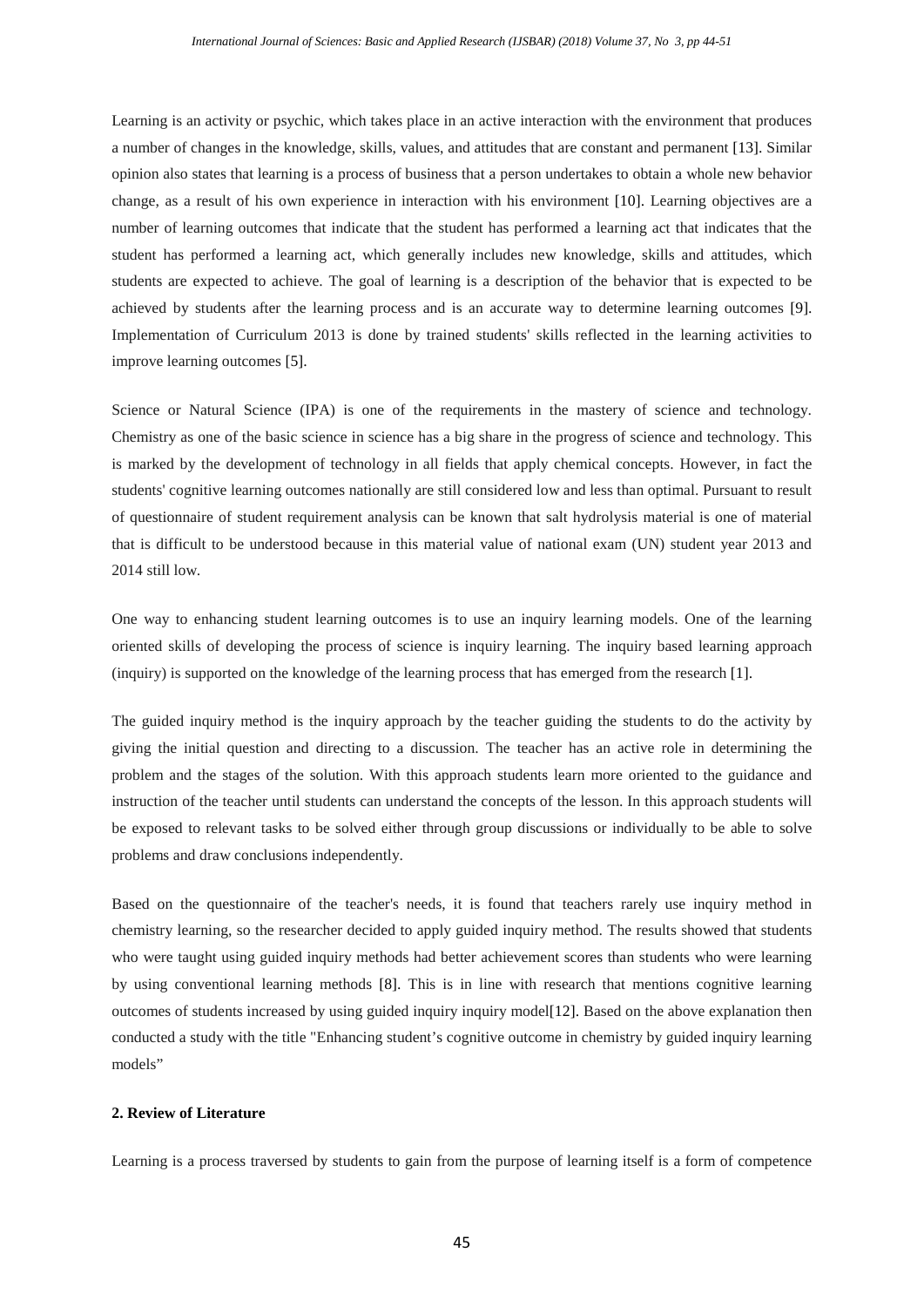that must be possessed by students through students through learning activities. This is in line with the implementation of Curriculum 2013 in Indonesia, conducted by trained the skills on students that are reflected in learning activities to improve learning outcomes [5]. One way to improve student learning outcomes is to use an inquiry-based learning model. Guided inquiry is a model that can improve students' cognitive learning outcomes. Guided inquiry has a syntax of learning: observation, formulating problems, designing experiments, conducting experiments, collecting experimental data, analyzing experimental data, drawing conclusions, and making conclusions [4,7].

The results of cognitive learning is the level of achievement mastery of the material that must be achieved students. Bloom further explained that "Cognitive domain consists of six categories" namely: knowledge, comprehension, application, analysis, synthesis, and evaluation.

## **3. Method**

Place of study conducted in senior height school at East Lampung, Indonesia. The subjects of this study consisted of 36 students XI IPA 1 as the experimental class using the guided inquiry learning model and 36 students XI IPA 4 as the control class using lecture method. The research design used was pre-test and post-test nonequivalent control group design. The test design uses two classes: control class (using lecture method) and and treatment class (using guided inquiry model). Both classes get pre-test first before receiving treatment and then proceed with post-test in both classes [11]. The research design can be seen in Table 1.

| Group            |    | <b>Pretest Treatment Posttest</b> |  |
|------------------|----|-----------------------------------|--|
| Control          | ι. | $X_1$                             |  |
| Experiment $O_3$ |    | $X_{2}$                           |  |

#### **Table 1:** Research Design

Note:

 $X_1$ : control class (lecture method)

 $X_2$ : treatment class (using guided inquiry learning model)

 $O<sub>1</sub>$ : Pretest given to control class

 $O<sub>2</sub>$ : Posttest given to control class

 $O<sub>3</sub>$ : Pretest given to treatment class

#### O4 : Posttest given to treatment class

The research used in the experimental class is to use guided inquiry learning model to know the improvement of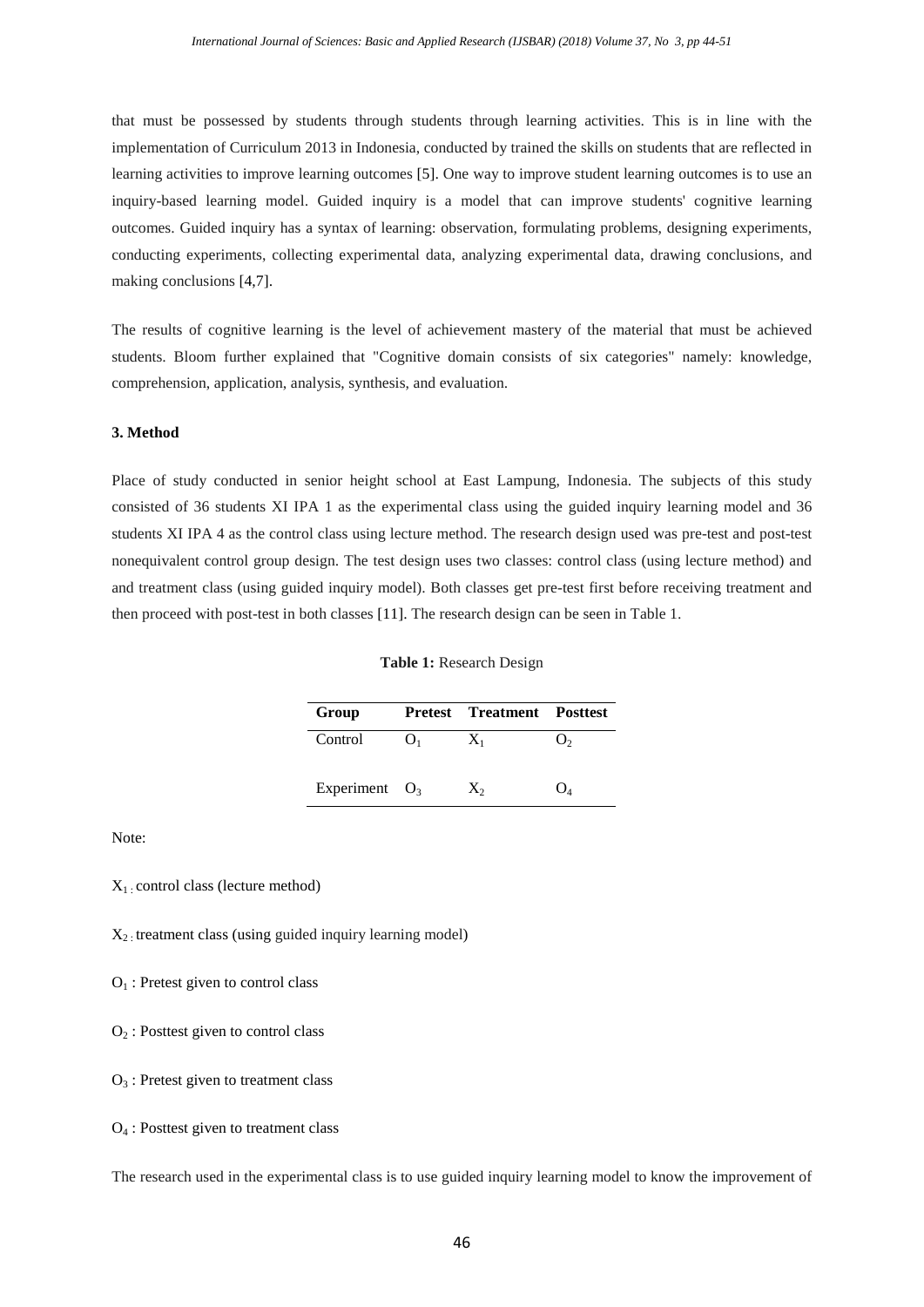the students' cognitive learning outcomes. The syntax of the guided inquiry learning model is presented in Table 2

|       | The syntax of learning                                      | Stages of learning                         |  |  |  |  |  |  |  |
|-------|-------------------------------------------------------------|--------------------------------------------|--|--|--|--|--|--|--|
| 1)    | Introduction of the area of investigation to students       | Observation                                |  |  |  |  |  |  |  |
| 2)    | Finding and looking for trouble                             | Formulate the problem                      |  |  |  |  |  |  |  |
| 3)    | Identify the problem under study                            | Designing<br>experiment<br>an              |  |  |  |  |  |  |  |
|       |                                                             | Hypothesis design                          |  |  |  |  |  |  |  |
|       |                                                             | Conducting an experiment                   |  |  |  |  |  |  |  |
| 4)    | Determining strategies to solve the problems based on facts | Collect experiment result data             |  |  |  |  |  |  |  |
| found |                                                             | Analyze experiment data                    |  |  |  |  |  |  |  |
|       |                                                             | Make a conclusion                          |  |  |  |  |  |  |  |
|       |                                                             | Communicate<br>the<br>results<br>the<br>of |  |  |  |  |  |  |  |
|       |                                                             | experiment                                 |  |  |  |  |  |  |  |

| Table 2: Learning Guided Inquiry Syntax |  |
|-----------------------------------------|--|
|-----------------------------------------|--|

(Source: [4,7])

In this research, the students' cognitive learning result data is collected using the test technique in the form of 30 multiple choice questions.

The data were analyzed descriptively, the data were known to be normal and homogeneous, the further test used was parametric test, the t-test test using SPSS and the increase of students' cognitive learning result can be seen on the sketch gain in the pretest and posttest of the students.

The guided inquiry model is said to be effective in improving students' cognitive learning outcomes if there is a difference between the pretest and posttest results between the t-test and the gain-score calculation.

Normalized gain score by [3]. can be calculated by the formula:

$$
N\text{-Gain} = \frac{S_{\text{post}} - S_{\text{pre}}}{S_{\text{max}} - S_{\text{pre}}}
$$

Note:

Spost: Posttest score

S<sub>pre</sub>: Pretest score

 $S<sub>max</sub>$ : The ideal score maximum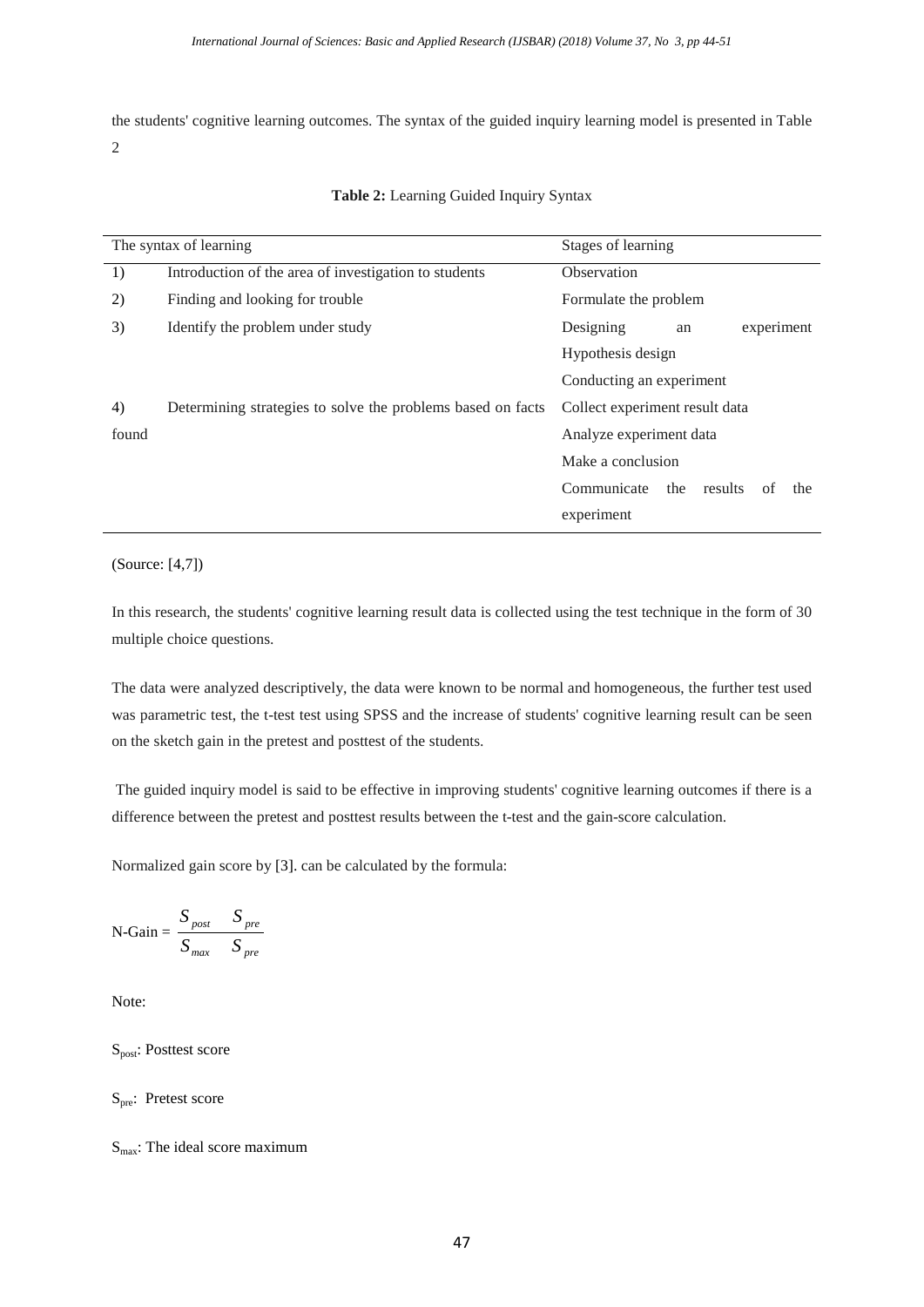| Gain Score Scala Criteria |        |
|---------------------------|--------|
| g > 0.7                   | Height |
| 0,7 > g > 0,3             | Medium |
| g < 0.3                   |        |

#### **Table 3:** N-Gain Score Criteria

(*Source*: [3])

## **4. Result and Discussion**

Posttest is given to the experimental class after being treated in guided inquiry learning model and lecture method in the control class.



**Figure 1:** Pretest-Posttest Value Control and Experiment Class

Based on the above graph it is known that the posttest result of the experimental class is higher than the control class posttest.

This can be seen from the mean value of posttest 94 for the experimental class and 59 for the mean posttest grade of the control class. Normal Gain Test of Experimental Class After getting the result of pretest and posttest value, then the N-gain test is done to know the cognitive value of the student. After doing the calculation of N-gain value in the experimental class enter in the high category that is 0.9.

Normal Test of Class Gain The N-gain control for the control class enters into the medium category of 0.414. In drawing the conclusions from the results of the study, conducted the analysis through statistical hypothesis test for the cognitive domain.

The steps taken in this hypothesis test is to test the normality and homogeneity test of both classes of samples first, then tested the similarity of two average - average. From the normality and homogeneity test the two sample classes came from normally distributed populations and homogeneous variance, to conclude the t test was used.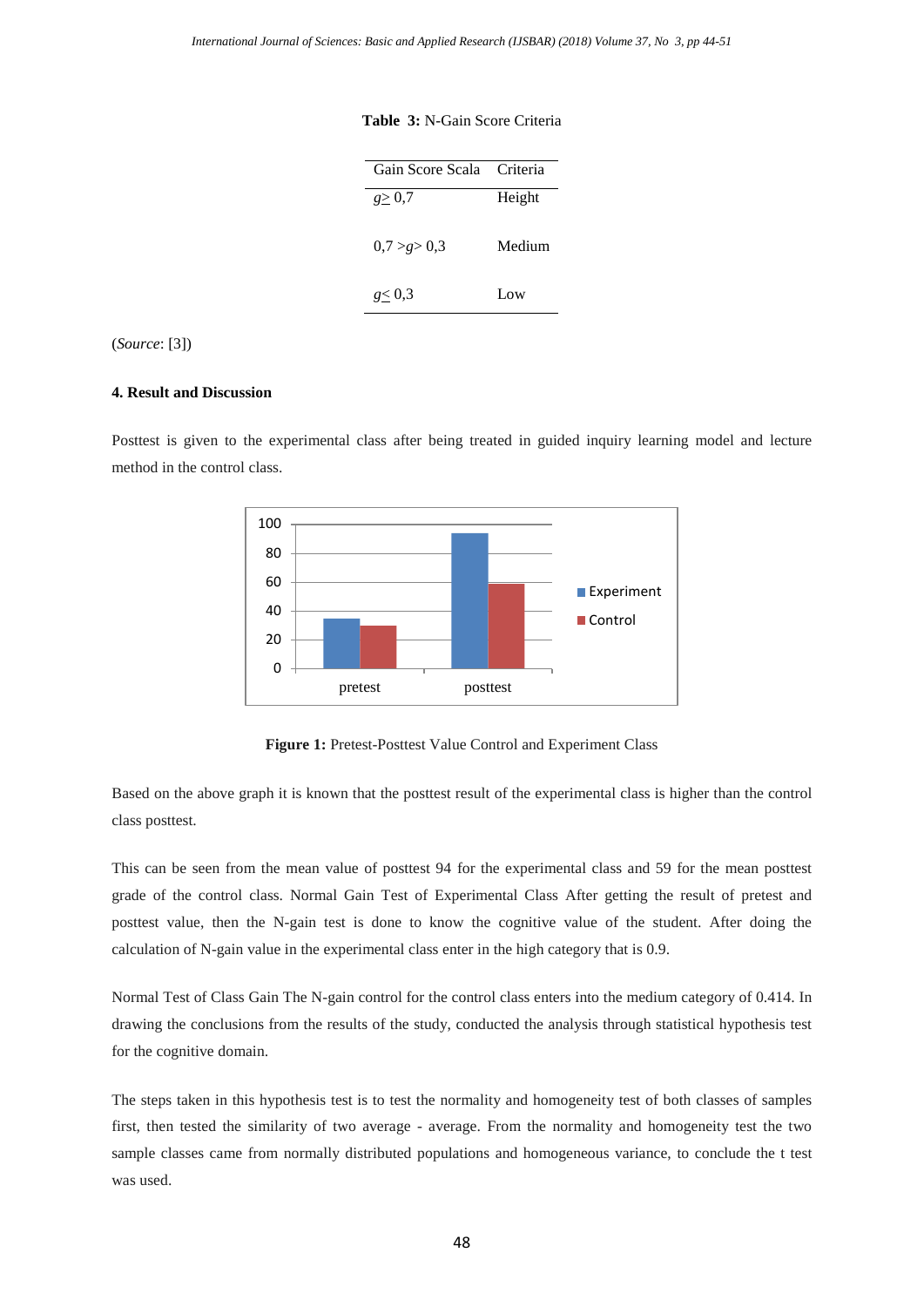| Data                    | <b>Test</b> | <b>Type of test</b> | <b>Result</b>     | <b>Decisions</b> |           | <b>Conclusion</b> |    |
|-------------------------|-------------|---------------------|-------------------|------------------|-----------|-------------------|----|
| Pretest                 | Normality   | Kolmogorov-         | $pretest = 0.23$  | H <sub>o</sub>   | is        | Data is normal    |    |
| experiment              |             | smirnov             |                   | supported        |           |                   |    |
| <i>Pretest control</i>  |             |                     | $pretest = 0.36$  | $H_{o}$          | is        | Data is normal    |    |
|                         |             |                     |                   | supported        |           |                   |    |
|                         | Homogeneity | Leven statistic     | $=0.112$          | H <sub>o</sub>   | <i>is</i> | Data              | is |
|                         |             |                     |                   | supported        |           | Homogeneous       |    |
| Posttest                | Normality   | Kolmogorov-         | posttest<br>$=$   | $H_{o}$          | is        | Data is normal    |    |
| experiment              |             | smirnov             | 0.47              | supported        |           |                   |    |
| <i>Posttest</i> control |             |                     | $posttest = 0.21$ | H <sub>o</sub>   | is        | Data is normal    |    |
|                         |             |                     |                   | supported        |           |                   |    |
|                         | Homogeneity | Leven statistic     | $=0.273$          | H <sub>o</sub>   | is        | Data              | is |
|                         |             |                     |                   | supported        |           | Homogeneous       |    |

|  |  |  |  |  |  | Table 4: Test Results Pretest-posttest Predecessors of Cognitive Classes of Experiment and Control |  |  |  |  |  |  |  |  |  |  |  |  |
|--|--|--|--|--|--|----------------------------------------------------------------------------------------------------|--|--|--|--|--|--|--|--|--|--|--|--|
|--|--|--|--|--|--|----------------------------------------------------------------------------------------------------|--|--|--|--|--|--|--|--|--|--|--|--|

Based on Table 4 shows the results of the normality test in the experimental class, the pretest significant value of 0.23  $(\leq 0.05)$ , so Ho supported. The pretest data is normally distributed. In the control class normality test, with a significant pretest of  $0.036$  (<0.05), so Ho is supported. The pretest data is normally distributed. The pretest homogeneity test in the experimental and control classes showed a significant value of 0.112 (<0.05), so Ho supported, homogeneous data. In the test of normality significant posttest experimental class is 0.005 (<0.05), so Ho is rejected. Posttest data is not normally distributed. In the control class normality test the significant value of posttest is 0.47 (<0.05), so Ho is supported. Posttest data is normally distributed. The experimental and control class homogeneity test results showed significant values of 0.273 (> 0.05), so Ho supported, homogeneous data. Based on the normality test indicating normal and homogeneous data then t test is presented in Table 5.

**Table 5:** Test Results of Experiment Class and Control

| <b>Type of test</b> Result |           | <b>Decisions</b> | <b>Conclusion</b>                                                                                          |
|----------------------------|-----------|------------------|------------------------------------------------------------------------------------------------------------|
| t-test                     |           |                  | -t $_{statistic}$ = -7, 285 H <sub>0</sub> is not supported The result is not same (there is a difference) |
|                            | $P=0.000$ |                  |                                                                                                            |

Based on Table 5 shows the t test on the experimental class and control class. The result of t test in the experimental class is obtained by -t statistic = -7,208 with probability value (P) = 0.000 (P <0.005), so Ho is rejected. These results indicate that there is a significant difference in student learning outcomes in the experimental class and control class. It can be concluded that a class using guided inquiry learning model is more effective in improving students' cognitive learning outcomes.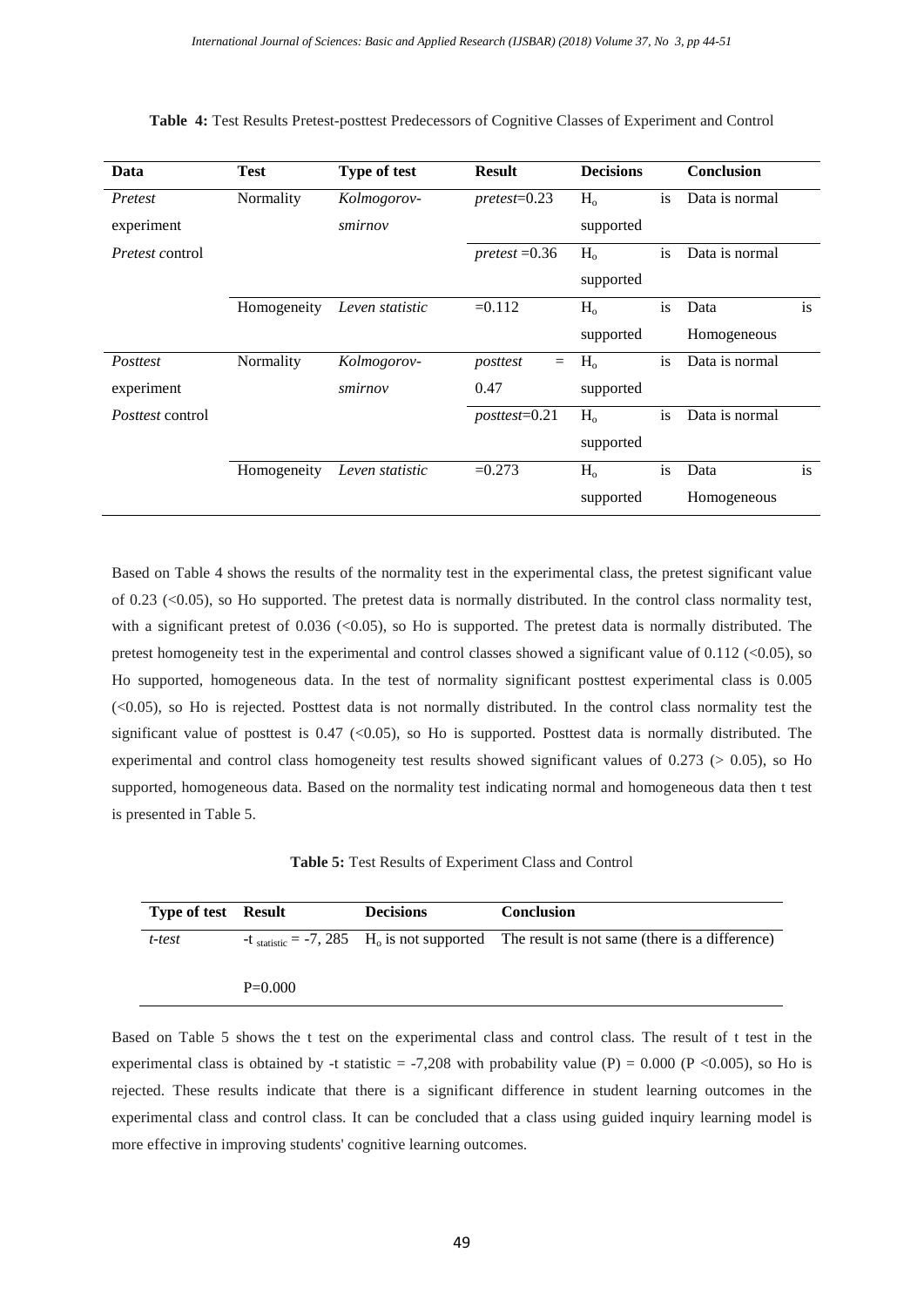## **5. Conclusion**

Value of the average of the experimental class learning outcomes is higher than the control class. This can be seen from the mean value of posttest 94 for the experimental class and 59 for the mean posttest grade of the control class. Based on the results of t-test, it can be concluded that there is a significant difference between the experimental class learning result and the control, which means the guided inquiry learning model effectively improves students' cognitive learning outcomes with the experimental N-gain grade of 0.9 with the high category while in the control class with N -gain 0.414 with medium category.

## **Acknowledgments**

This research is supported by the "Ministry of Finance Indonesian" and "Ministry of Research and Technology of higher education Indonesian" through LPDP scholarship program.

#### **Reference**

- [1] Ali,A. The Effect of Inquiry-based Learning Method on Students' Academic Achievement in Science Course. Universal Journal of Educational Research. 2(1): 37-41. 2014.
- [2] Gengarelly, L. M., and Abrams, E. D. Closing the Gap: Inquiry in Research and the Secondary Science Classroom. Journal of SciEduc Technol. 18:74-84. USA: University of New Hampshire. 2008.
- [3] Hake, R, R. 1999. Analyzing Change/Gain Scores. diakses di [http://www.phisycs.indiana.edu/~sdi/Analyzing Change-Gain.pdf pada 25 februari 2017.](http://www.phisycs.indiana.edu/%7Esdi/Analyzing%20Change-Gain.pdf%20pada%2025%20februari%202017)
- [4] Joyce, B., and Weil, M. Model of Teaching(edisi kedelapan).Yogyakarta: Pustaka Pelajar. 2011.
- [5] Kemendikbud. Pengembangan Kurikulum 2013. Jakarta: Kementerian Pendidikan dan Kebudayaan. 2013.
- [6] Khaliqa, N., Azizb, A., Hussainc, J., and Malikd, N. Sociological Study of Parents Orientation towards Selection of School for their Children Education. International Journal of Sciences: Basic and Applied Research. Volume 37, No 1, pp 253-263. 2018.
- [7] Martin, R.. Teaching Science for All Children:an Inquiry Approach (with "Video Explorations" Video Workshop CD-ROM). USA: Alyyn and Bacon 75 Arlington St Sulte 300 Boston. 2005.
- [8] Matthew, B. M. and Kenneth, I.O. A Study on The Effects of Guided Inquiry Teaching Method on Students Achievement in Logic. International Research. 2(1): 134-140. 2013.
- [9] Oemar Hamalik. Kurikulum dan Pembelajaran. Bumi Aksara, Jakarta. 2008.
- [10]Slameto. Belajar dan Faktor-Faktor yang Mempengaruhi. PT Rineka Cipta, Jakarta. 2010.